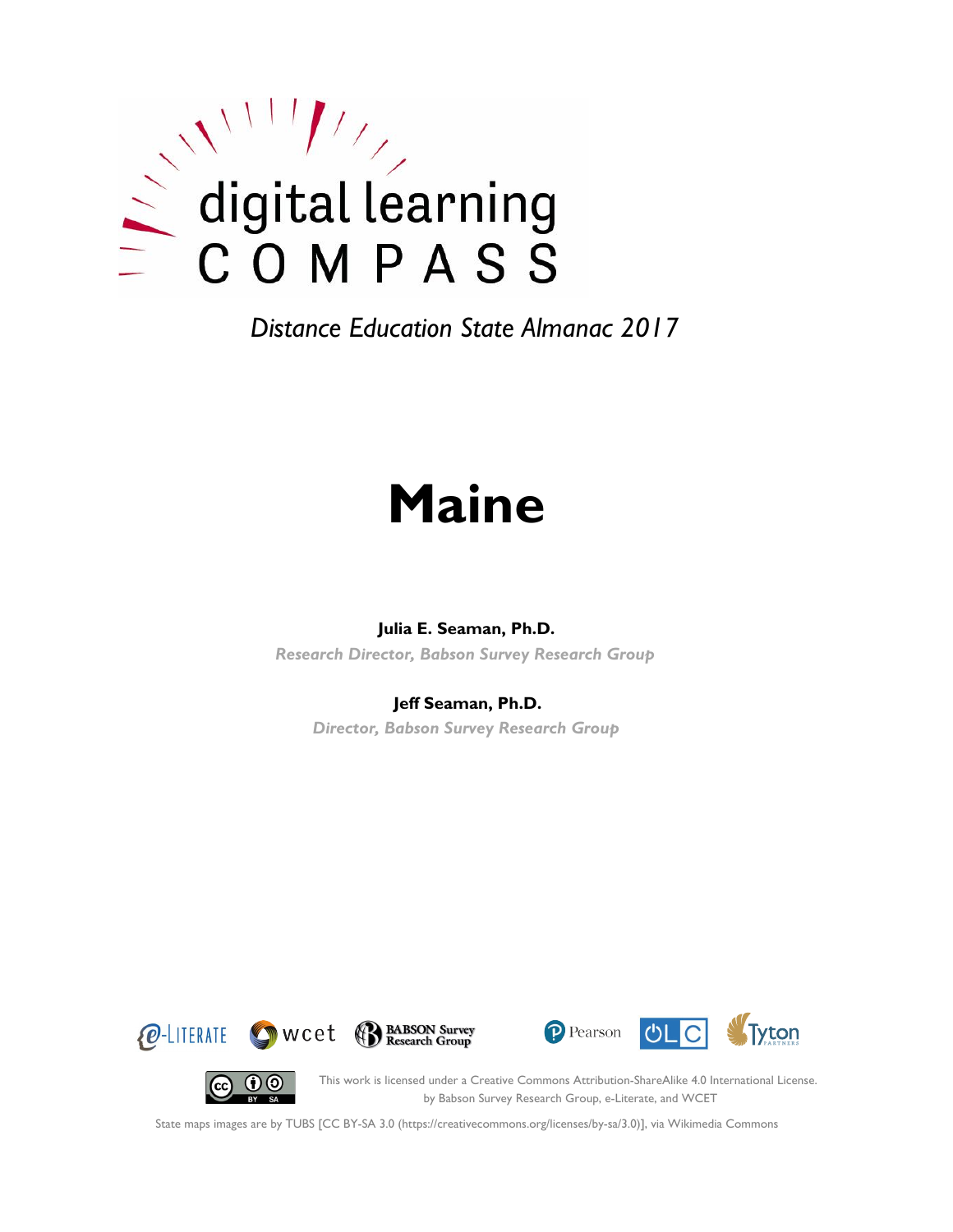| <b>Maine</b>                  |              |                  |  |
|-------------------------------|--------------|------------------|--|
|                               | <b>State</b> | % of<br>National |  |
|                               |              |                  |  |
| Population                    | 1,331,479    | 0.4%             |  |
| 18-55 Population              | 612,480      | 0.4%             |  |
| <b>Number of Institutions</b> | 32           | 0.7%             |  |
|                               |              |                  |  |

 Maine has 32 degree-granting higher education institutions, which represent 0.7% of all such institutions in the United States. These institutions enrolled a total of 71,715 students as of fall 2015 (62,248 of which are studying at the undergraduate level and 9,467 at the graduate level). The fall 2015 figure is a decrease of 1,407 students (or -1.9%) from the number enrolled in the fall of 2012.

 Among the total student body, 23,706 (19,227 undergraduates and 4,479 graduate students) were taking at least one course at a distance. This is 33.1% of the enrolled student body, which is higher than the national average rate of 29.7%. The number of students taking distance education courses in the state increased by 3,792 (or 19.0%) between fall 2012 and fall 2015. This is higher than the national level of growth of 11.0%.

 11,766 students in Maine are taking all of their courses at a distance, made up of 7,855 undergraduates and 3,911 graduates. This represents 16.4% of all students enrolled in the state, a rate that is higher than the national average of 14.3%. A total of 6,862 (or 58.3% of these exclusively online students) live in Maine, the remainder come from outside of the state. This rate is higher than the national in-state average of 55.1%.

 The number of students that take any of their courses on campus, including those who take all of their courses on campus and those who take a mix of on-campus and distance courses, is 59,949, or 83.6% of the total student enrollment in Maine. This number represents a decrease in proportion on campus from the four years prior (86.2% from 62,998 students in 2012). The -2.6% rate is a larger change than the national 1.7% decrease.

|                    |                              | <b>Total</b> |                        | <b>Undergraduate</b> |                        | Graduate     |                        |
|--------------------|------------------------------|--------------|------------------------|----------------------|------------------------|--------------|------------------------|
|                    |                              | All Students | Any<br><b>Distance</b> | <b>All Students</b>  | Any<br><b>Distance</b> | All Students | Any<br><b>Distance</b> |
|                    | Total                        | 71.715       | 23.706                 | 62,248               | 19,227                 | 9.467        | 4.479                  |
|                    | Private for-profit           | 1,887        | 1,359                  | 1,767                | 1,239                  | 120          | 120                    |
| Control            | Private not-for-profit       | 22,424       | 6,517                  | 16,573               | 3,121                  | 5,851        | 3,396                  |
|                    | Public                       | 47,404       | 15,830                 | 43,908               | 14,867                 | 3,496        | 963                    |
| <b>Type</b>        | 2 to 4-year                  | 17,986       | 4,448                  | 17,986               | 4,448                  | 0            | 0                      |
|                    | 4-year or more               | 53,729       | 19,258                 | 44,262               | 14,779                 | 9,467        | 4,479                  |
|                    | <b>Under 1,000</b>           | 5,904        | 2,230                  | 5,676                | 2,023                  | 228          | 207                    |
| <b>Instutional</b> | $1,000 - 4,999$              | 33,311       | 10,441                 | 31,304               | 9,202                  | 2,007        | 1,239                  |
| <b>Enrollment</b>  | $5,000 - 9,999$              | 21,578       | 7,889                  | 15,971               | 5,300                  | 5,607        | 2,589                  |
| <b>Size</b>        | 10,000 - 19,999              | 10,922       | 3,146                  | 9,297                | 2,702                  | 1,625        | 444                    |
|                    | 20,000 and above             | 0            | $\mathbf 0$            | 0                    | $\mathbf 0$            | $\mathbf 0$  | $\mathbf 0$            |
|                    | Associate's College          | 18,283       | 4,939                  | 18,246               | 4,902                  | 37           | 37                     |
|                    | <b>Baccalaureate College</b> | 18,872       | 6,397                  | 18,457               | 6,167                  | 415          | 230                    |
| Carnegie           | <b>Doctoral University</b>   | 10,922       | 3,146                  | 9.297                | 2,702                  | 1.625        | 444                    |
|                    | Master's College             | 19,481       | 7,972                  | 12,857               | 4,521                  | 6,624        | 3,451                  |
|                    | Specialized                  | 741          | 96                     | 707                  | 73                     | 34           | 23                     |
|                    | Unassigned                   | 3,416        | 1,156                  | 2,684                | 862                    | 732          | 294                    |

### **Overall and Distance Enrollment - 2015**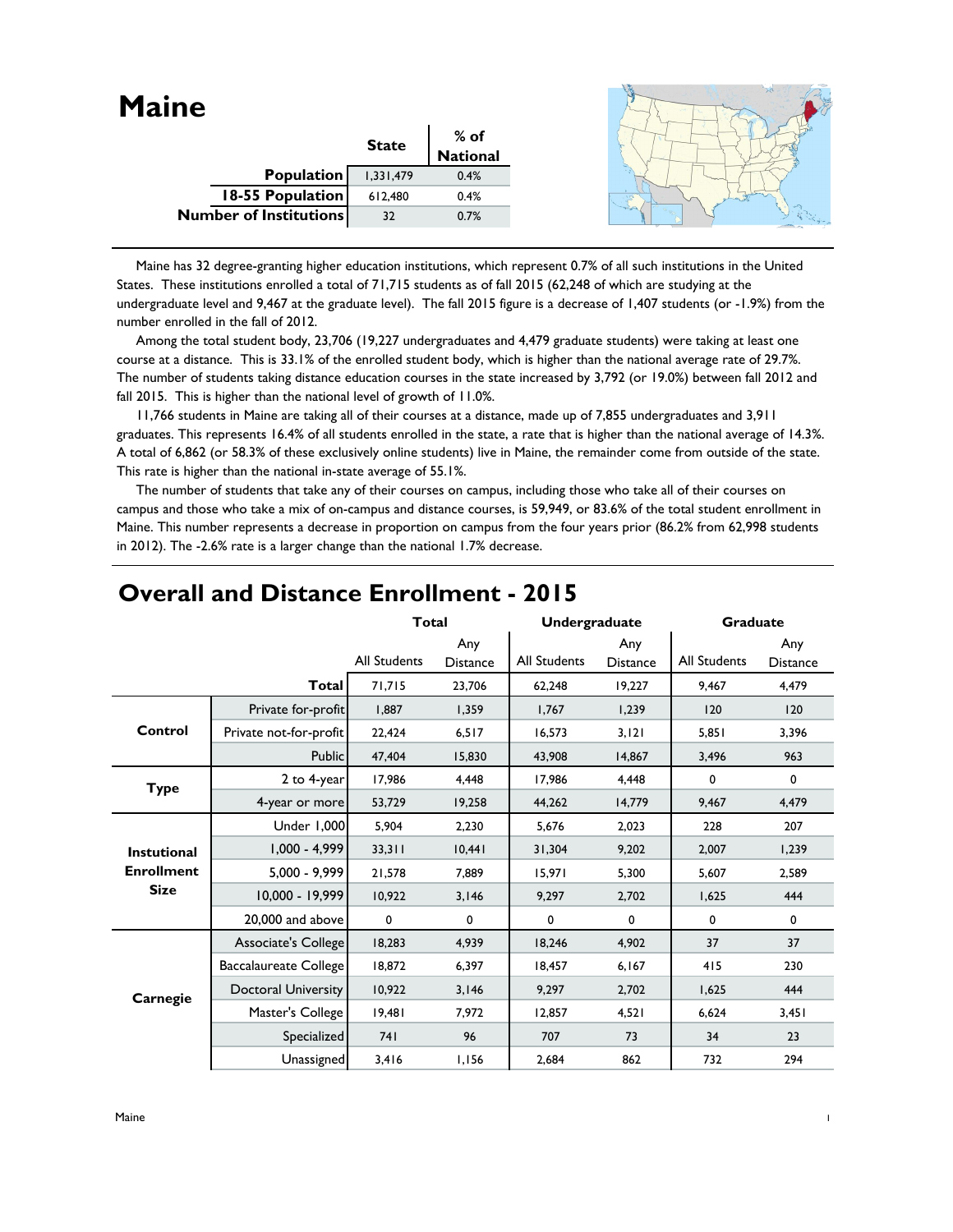

### **Distribution of State Institutions**





# **On-Campus Students**



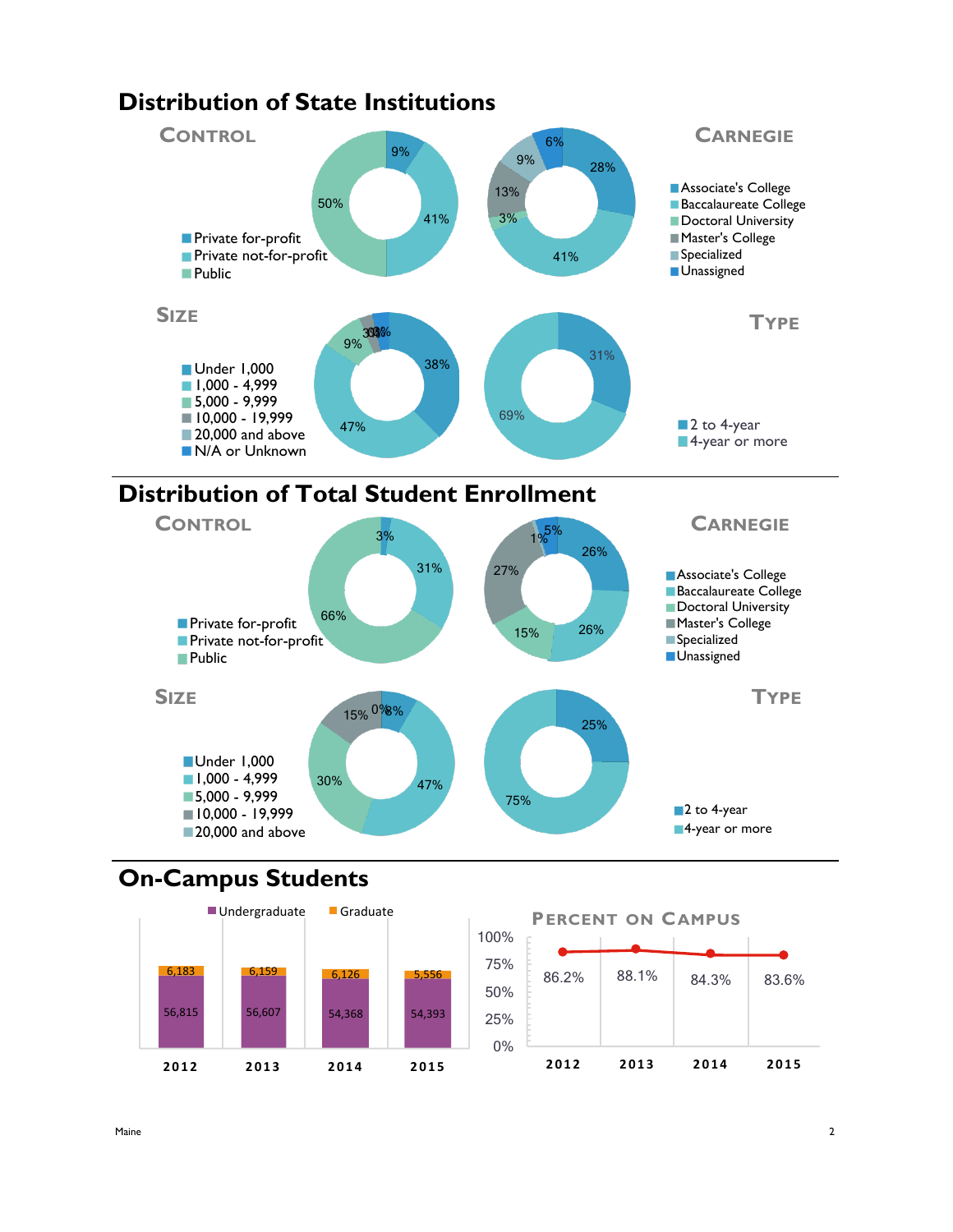## **Distribution of Distance Student Enrollment**



# **Enrollment Trends**



## **Exclusively Distance Student Locations**